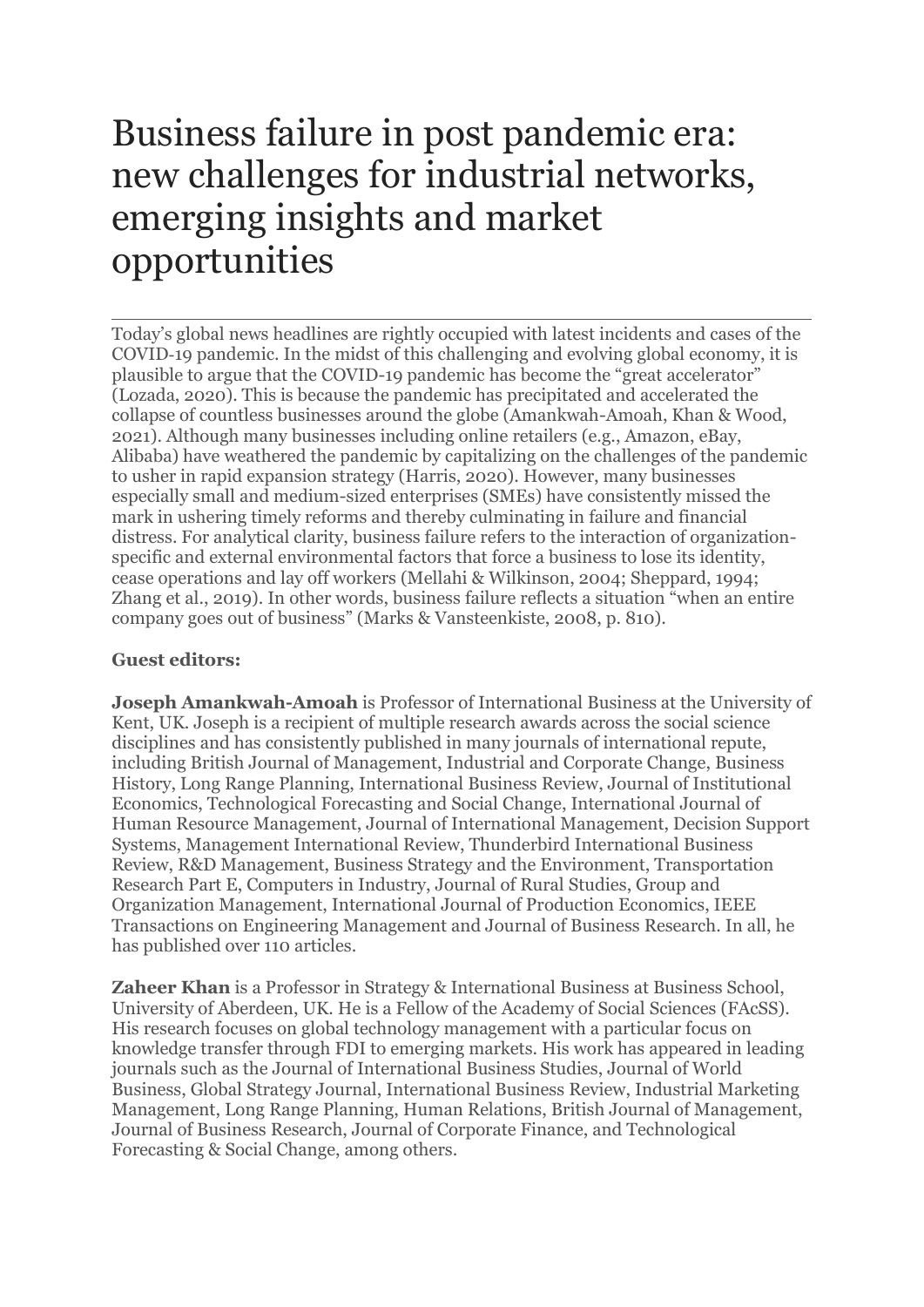**Samuel Adomako** is an Associate Professor of Strategy at the University of Birmingham. His research examines the nexus of Strategy, Entrepreneurship, and Innovation. His research has appeared in leading journals including *British Journal of Management,* International Small Business Journal, International Business Review, Business Strategy and the Environment, Journal of Business Research, Journal of International Management, and many others. He received his Ph.D. from Warwick Business School, University of Warwick (AACSB, EQUIS and AMBA Accredited) and is a Fellow of the Higher Education Academy, United Kingdom.

**Huda Khan** is Senior Lecturer in Marketing and Associate Director of Africa Asia Centre of Sustainability Research at the University of Aberdeen, UK. Prior to joining University of Aberdeen, Huda worked on a wide range of industry-led research projects with Ehrenberg-Bass Institute of Marketing Science (EBI) in Australia, a world class market research centre. As a Marketing Scientist with EBI, she has worked on consultancy projects involving well-known multinational corporations such as Unilever and SC Johnsons. These projects (worth > \$100,000) involved research in a number of markets including the United Kingdom, the United States, Norway, Argentina, Brazil, China, Germany and France. Her research focuses on dynamic marketing capabilities of emerging market firms in advanced markets and competition between multinational firms from advanced and emerging markets when they enter into each other's market. Huda's research has appeared in leading journals including International Business Review and Annals of Tourism journals, among others.

# **Special issue information:**

Instructively, organizational theorists and business historians have sought to examine the reasons why business failure occurs by focusing on two competitive views: the deterministic and voluntaristic perspectives (Mellahi and Wilkinson, 2004). Under the umbrella of the deterministic-based perspective, business failure results from conditions such as technological change, competition and economic decline which emerges from "outside the boundary of the firm" (Amankwah-Amoah & Zhang, 2015, p. 529). The voluntaristic perspective suggests that business failure is an outcome of weaknesses and constraints within the firm stemming from factors such as poor leadership and mismanagement (Hager, Galaskiewicz, & Larson, 2004; Habersang et al., 2019). Although the literature on the deterministic-based perspective has enriched our understanding of external threats, there has been lack of insights on sudden and extreme environmental shocks, floods and other natural disasters that can equally precipitate business failure (Amankwah-Amoah & Wang, 2019). In recent years, researchers have found evidence to support the hypothesis that learning from failure remains underutilized resources which can be tapped into firm-level innovation (Amankwah-Amoah & Wang, 2019). In the context of franchise firms, business failure has also been attributed to franchisor's agential power (Dada & Onyas, 2021). Thus, there is a potential for future studies to examine learning from business failure to innovate.

Despite the burgeoning research on business failure (Muñoz-Izquierdo, Segovia-Vargas, & Pascual-Ezama, 2019), many questions remain underexplored. By answering these questions, researchers and practitioners are likely to the driver business failure in this changing world. For example, additional scholarly attention is required to understand how coopetition strategies may refrain or expose businesses towards failure in a postpandemic world. Notwithstanding the fact that innovation is often related to business failure (e.g., D'Attoma & Leva 2020), the effects of innovation on business failure during the era of pandemic and post-pandemic is under-explored. Recent research also classifies four key intertwined areas (digital transformation, decision making, leadership,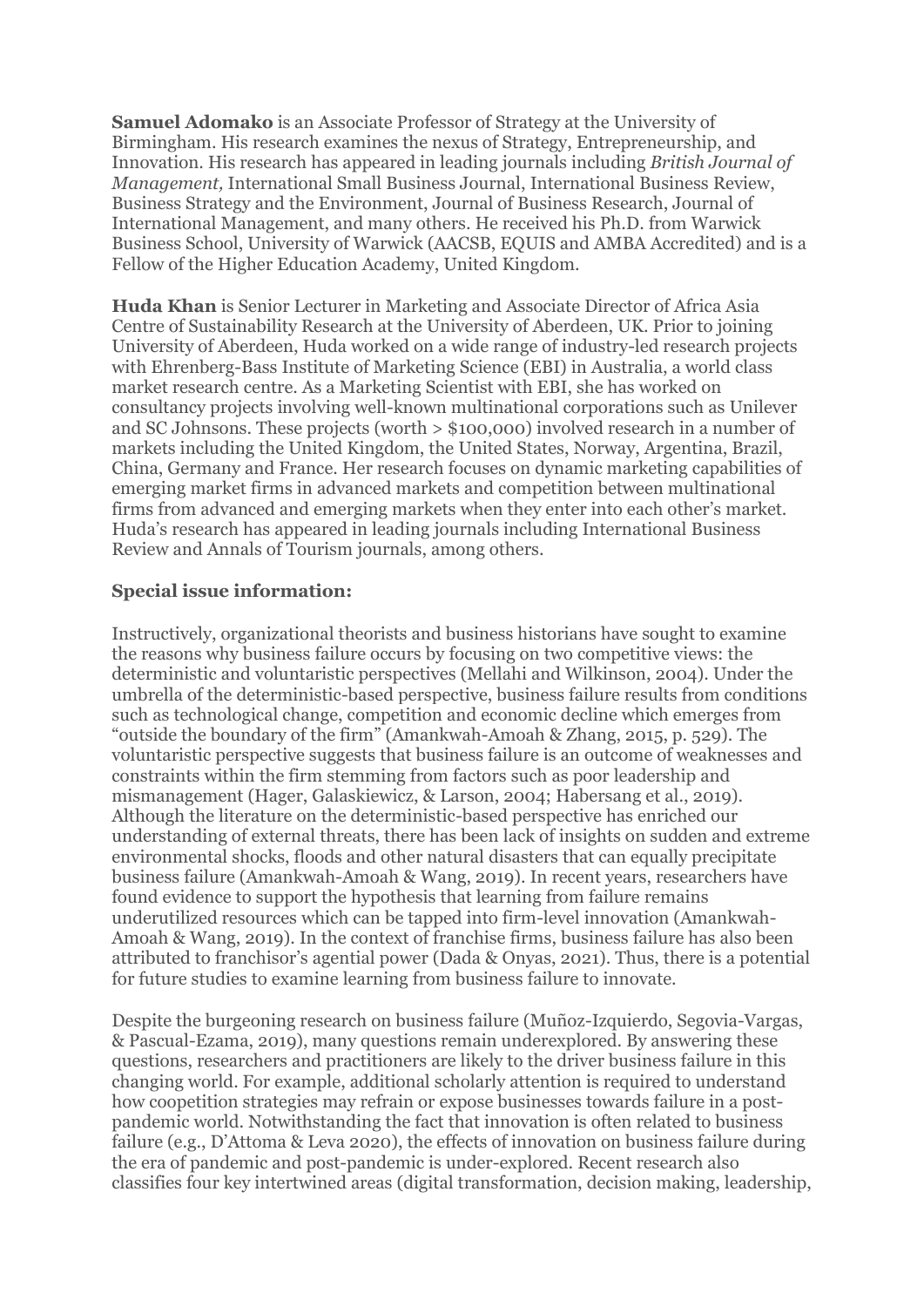emotions) that has been examined in industrial marketing settings during pandemic (Cortez & Johnston, 2020). Hence, these areas would also be critical for examination in the post-pandemic era. Another fruitful avenue is the examination of the role of nonmarket capabilities in exacerbating or mitigating business failure of B2B organizations in post-pandemic era. Studies have shown efficacy of non-market strategies (social and political strategies) in order to be successful in a market (Rao-Nicholson, Khan & Marinova, 2019) and for gaining resources from government and protect from unfair regulations (Peng, 2003). Research has also shown that a firm requires both holistic set of market and non-market strategies to deal with external challenges and managing performance (Du & Kim, 2021). However, the effectiveness of market vs non-market strategies in mitigating risks of business failures lack scholarly attention.

Against this backdrop of shifting business landscape, this special issue seeks to offer avenues for scholars to showcase their works on business failure and learning from failure in the post-pandemic world. We hope to shed light concurrently and broaden current thinking on business failure in the post pandemic era. We also seek and welcome multidisciplinary approaches to the topic. In an effort to foster greater understanding of this evolving event, both empirical and conceptual papers are also welcomed. Suggested topics include the following but not limited to:

- Causes and processes of business failure in B2B organizations.
- Exploring the dark side of business failures in industrial networks.
- Role of networks in mitigating business failure in B2B organizations.

● Service and product failure and innovation as a consequence of business failure in B2B organizational settings.

- Learning and bouncing back from B2B firm failure in a post pandemic world.
- B2B market strategies in post pandemic era and business failure process.
- Non-market strategies, industrial networks behaviors and business failures.
- Digital transformation and B2B business closures.
- Cost of failure and failure experiences of B2B managers.

● Managerial impression management, emotions and leadership in failing or failed B2B activities.

● Strategic failures in industrial markets.

#### **Manuscript submission information:**

### **Submission and Review Process**

Manuscripts must adhere to the scope, standards, format, and editorial policy of Industrial Marketing Management. All papers must be submitted through the official [Industrial Marketing Management system](https://www.editorialmanager.com/immgt/default.aspx) with clear selection designating that the submission is for this Special Issue. Before submission, authors are encouraged to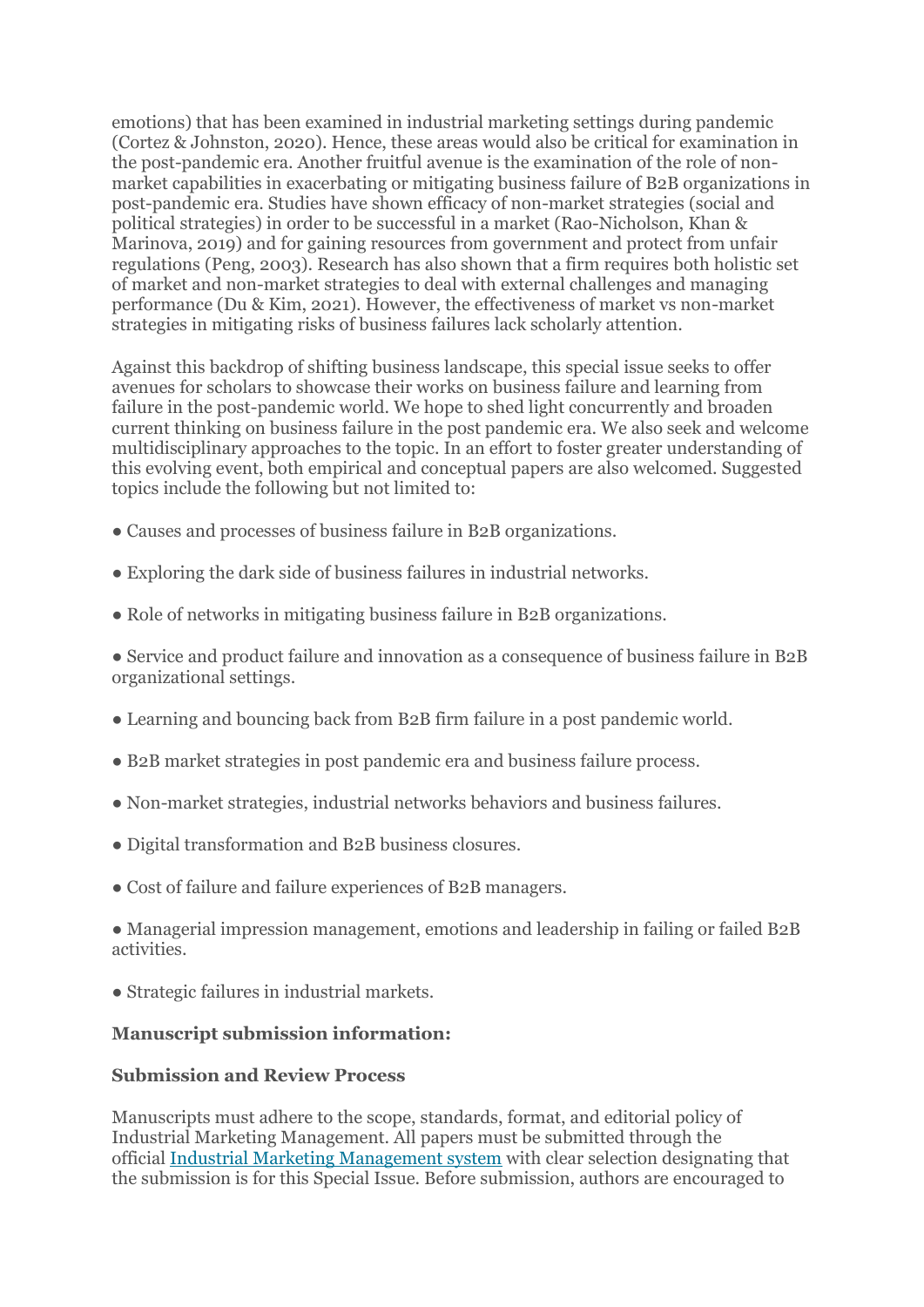read carefully the journal's [Guide for Authors.](https://www.elsevier.com/journals/industrial-marketing-management/0019-8501/guide-for-authors) Papers submitted to the Special Issue will be subjected to the journal's normal double-blind review process.

Submission Deadline and Tentative Publication Schedule:

# *Milestone*

# *Date*

Submission deadline: May 31, 2022

First round decisions: August 25, 2022

Final editorial decisions: March-April 2023

All enquiries should be directed to Joseph Amankwah-Amoah at E-mail: [joeaamoah@gmail.com](mailto:joeaamoah@gmail.com)

References:

Amankwah-Amoah, J., & Adomako, S. (2019). Big data analytics and business failures in data-Rich environments: An organizing framework. *Computers in Industry*, 105, pp. 204-212.

Amankwah-Amoah, J., & Wang, X. (2019). Business failures around the world: Emerging trends and new research agenda. *Journal of Business Research*, 98 (May 2019), pp. 367-369.

Amankwah-Amoah, J., & Zhang, H. (2015). Tales from the grave": what can we learn from failed international companies?. *Foresight,* 17 (5), pp.528-541

Amankwah-Amoah, J., Khan, Z., & Wood, G. (2021). COVID-19 and business failures: The paradoxes of experience, scale, and scope for theory and practice. *European Management Journal*, *39*(2), pp. 179-184.

Cortez, R.M. & Johnston, W.J. (2020). The Coronavirus crisis in B2B settings: Crisis uniqueness and managerial implications based on social exchange theory, *Industrial Marketing Management,* 88(July 2020), pp. 125-135.

Crick, J,M. & Crick, D. (2020). Coopetition and COVID-19: Collaborative business to business marketing strategies in a pandemic crisis. *Industrial Marketing Management,* 88(July 2020), pp. 206-213.

D'Attoma, I., & Leva, M. (2020). Determinants of technological success and failure: Does marketing innovation matter? *Industrial Marketing Management,* 91(November 2020), pp. 64-81.

Dada, O., & Onyas, W.I. (2021). Negotiating agency in mitigating franchisee failure: A critical discourse analysis. *Industrial Marketing Management,* 98(October 2021), pp. 1- 16.